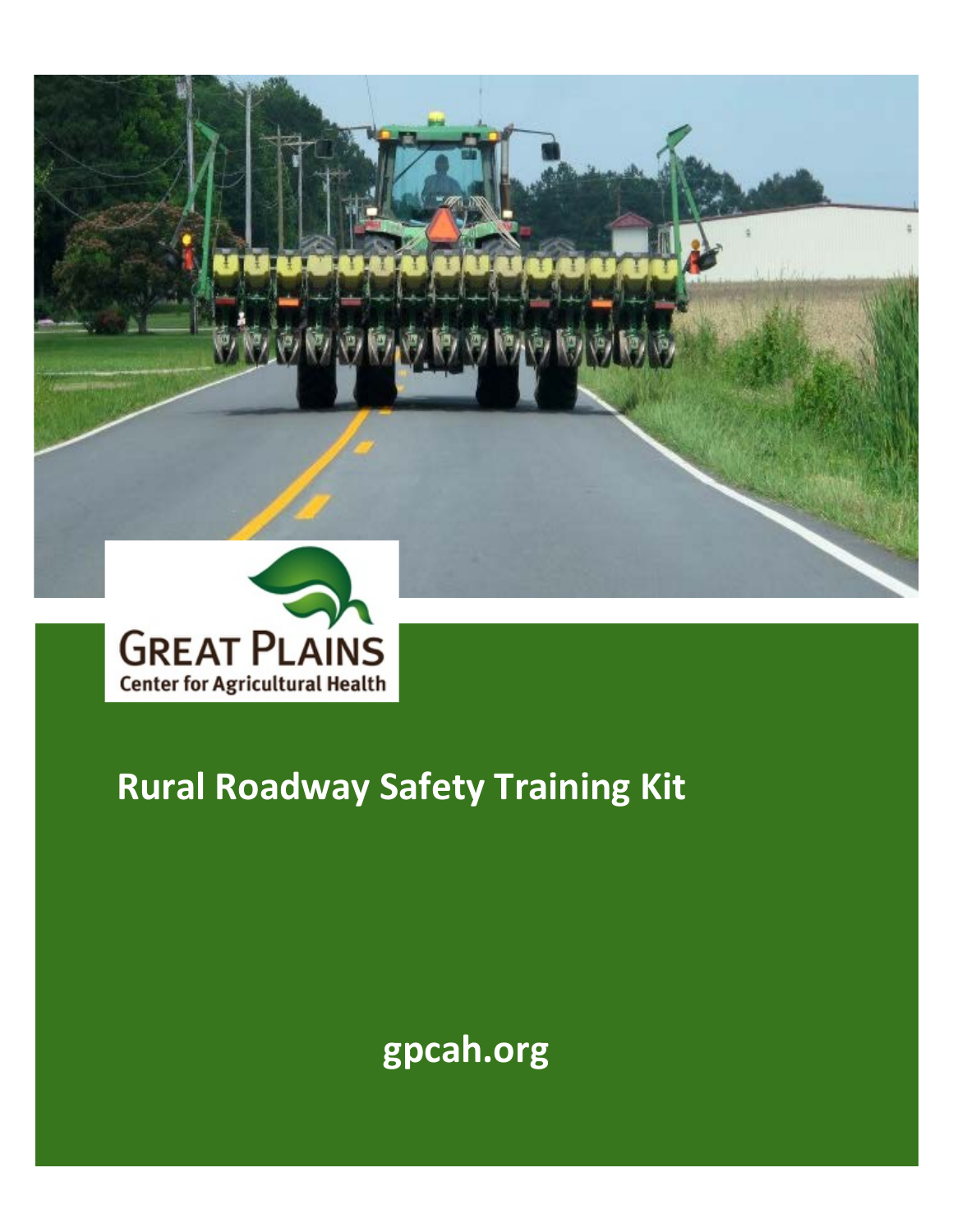# Rural Roadway Safety Training Kit

[Introduction and Background for Trainer](#page-2-0) 

[Example Scripts](#page-3-0) 

- Scenario 1: Optimized lighting and marking curriculum with table display

 [- Scenario 2: Hands on demonstration: pin the lights on equipment game](#page-4-0) 

[Kit Contents and Additional Materials Needed](#page-8-0) 

[Frequently Asked Questions with Answers](#page-10-0) 

[Presentation Checklist and Order Form](#page-11-0)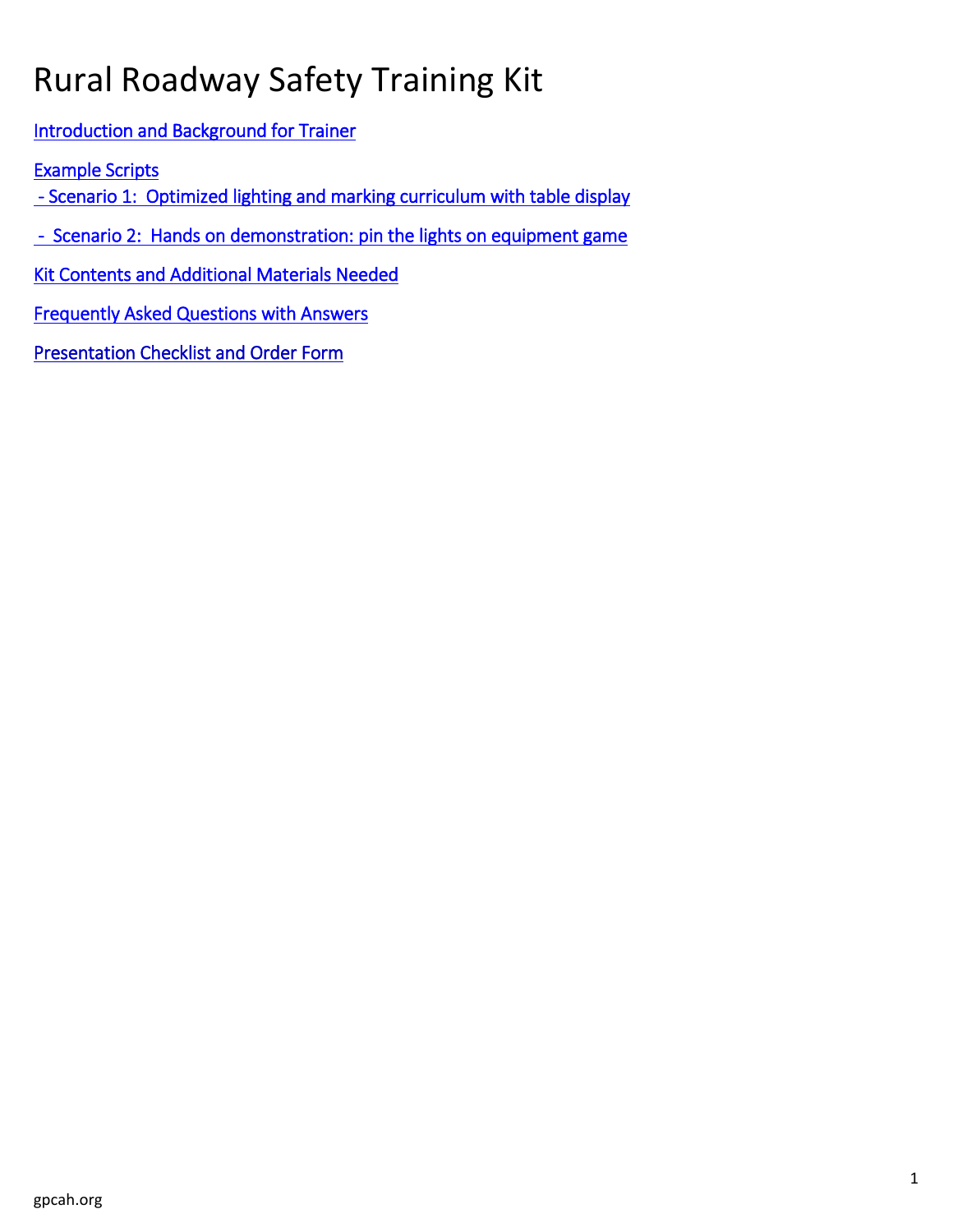<span id="page-2-0"></span>The Rural Roadway Safety outreach kit was developed to help you present information that will guide farmers on:

- 1) How and why to adopt the lighting and marking recommendations published by the American Society of Agricultural and Biological Engineers (ASABE) in 2016, and
- 2) Identifying risk factors for when and where crashes between farm equipment and passenger vehicles are most likely to occur.

This "train-the-trainer" introduction will **help presenters understand what farmers can do to decrease their chances of being in a crash with a passenger vehicle. This kit was generated using findings from research conducted by investigators at the Great Plains Center for Agricultural Health (GPCAH).**

#### Background Information for Trainer

Transportation remains a major contributor to occupational injuries among farmers and nonoccupational injuries in the general population. In the GPCAH region (IL, IA, KS, MN, MO, NE, ND, SD, WI), over 1100 crashes between farm equipment and passenger vehicles occur each year. These crashes are usually caused by the passenger vehicle driver, and people in the passenger vehicles are more likely to be injured than the farm equipment operator. In many cases, passenger vehicle drivers may not be familiar with farm equipment and do not know how to interact with very large, slow moving vehicles on public roadways.

From 2005-2010, 7094 crashes involving farm vehicles occurred on public roadways across the GPCAH region. The GPCAH partnered with state departments of transportation, who provided incident reports so that researchers could identify patterns and develop precautionary guidance for drivers.



**ASABE-compliant lighting and marking of farm equipment on public roadways** is one way to reduce farm vehicle crashes. States differ in their requirements for lighting and marking of farm equipment. When state lighting and marking policies were compared to the newest ASABE guideline (released in June 2016, shown on the next page), the team found that the better a **state's regulations matched the** 

**ASABE guideline, the fewer the crashes**. Lighting of farm equipment improves visibility, particularly from behind, and helps them be seen from a greater distance than unlit equipment. This gives drivers of passenger vehicles more time to react and slow down/stop before reaching a slow moving farm vehicle**. In addition, marking farm equipment with reflective tape and slow-moving vehicle (SMV) emblems reduces crash rates.**

Roadway characteristics were also found to contribute to crashes. Records of crash data showed that **roadways with wider shoulders had fewer crashes between vehicles and farm equipment than roads with narrow or no shoulders**. Unexpectedly, more crashes occurred where the road was relatively straight and flat, as compared to hilly and curving roads. Some think that drivers may be more cautious on hills and curving roads compared to long, straight driving.

#### Training Scenarios

We have developed two ways to conduct training on the topic of lighting and marking to improve farm equipment visibility on roadways. The objective of each scenario is to inform farm equipment operators about how and why to improve visibility of their vehicle on the road. The first scenario outlines a simple table display, appropriate for a farm show or other community event. The second outlines an interactive game where visitors try their hand at correctly positioning lights and reflective tape onto images of farm implements.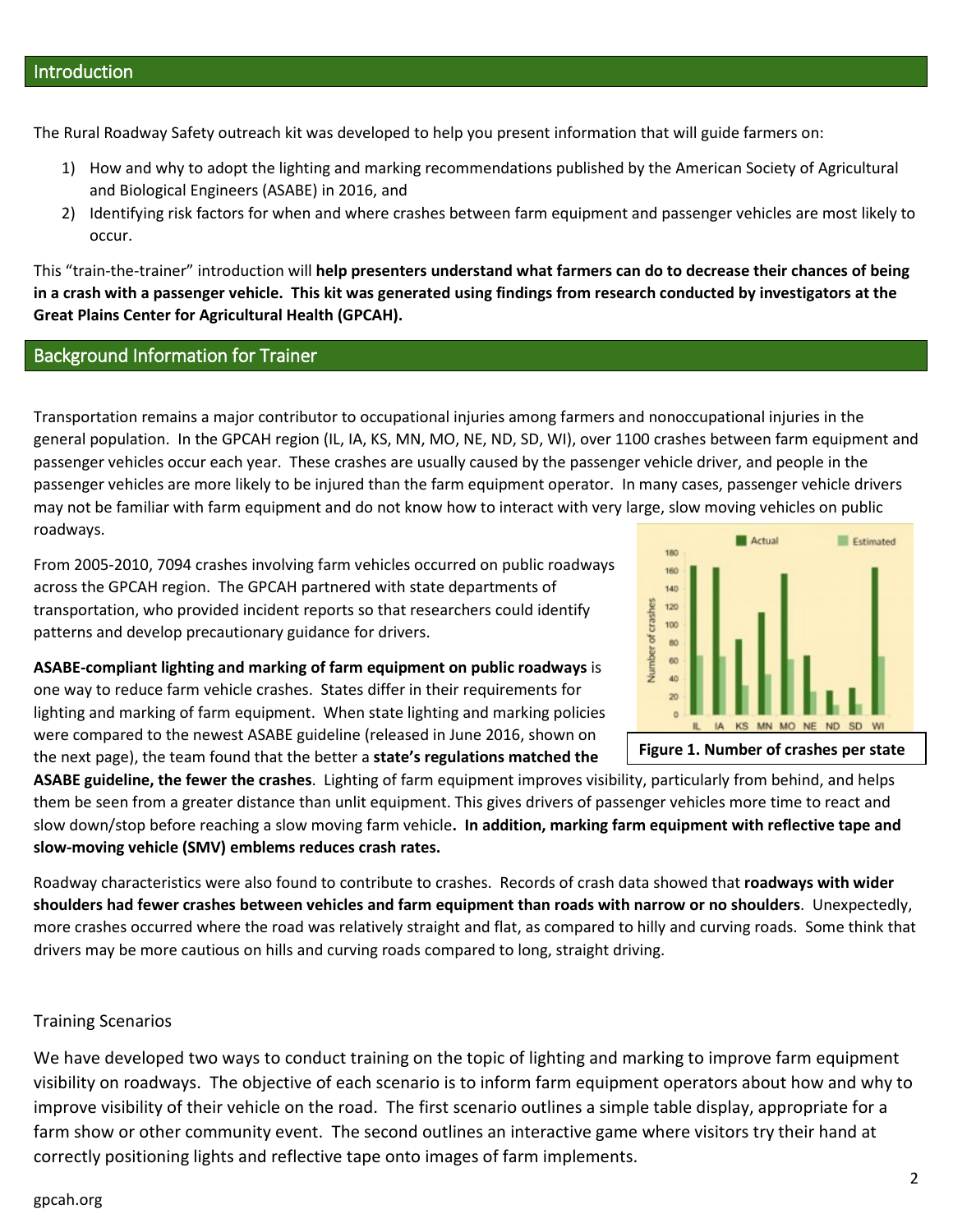<span id="page-3-0"></span>Intended audience: Farm equipment operators

Question (to engage audience): Do you ever have to drive your farm equipment on the road?

Follow up: Have you ever had a crash with another vehicle or a close call?

The GPCAH studied over 7000 crashes between farm equipment and passenger vehicles on public roads, looking for patterns. Here are some of the things we found (*choose the information you find most compelling based on the answer to your questions - don't try to tell every person every detail*):

#### • **Most prevalent crash types:**

- o Farm equipment is rear-ended
- o Over one-third of crashes occurred on the **left side** of the farm equipment
	- Roadway vehicle clips the back left corner of the farm equipment when trying to pass (does not move out far enough to clear the edge of the farm equipment)
	- Farm equipment is hit on the side while making a left turn (roadway vehicle tries to pass when farmer moves to right shoulder to prepare for wide left turn)

#### • **When crashes happen:**

- o Nearly 80% of crashes happened during daylight hours
- o 77% of crashes happened under clear weather conditions.
- o Harvest season has most crashes, followed by growing season, then planting season. (Fewest crashes were in winter)

#### • **Where crashes happen (by zip code type):**

- o Nearly 1/3 of crashes occur in "urban" areas (population of largest city 50,000+ people)
- o Nearly 1/3 in "isolated rural" areas (population of largest town <2500
- o Just over 1/3 split between "large rural" and "small rural" (population of largest town 10,000-49,999 and 2500- 9999 people, respectively)
- o More crashes on straight roads than on curves
- o More crashes on flat areas of roads than on steep hills
- o Crashes more likely on high speed roads and roads with more traffic

#### • **Injuries resulting from farm vehicle crashes:**

- $\circ$  41% of crashes resulted in injuries roadway vehicle occupants over twice as likely to get injured, and their injuries are usually more severe.
- o 2% of crashes resulted in at least one fatality. Roadway vehicle occupants were much more likely to sustain a fatal injury.
- **Lighting and Marking**
	- o Each state regulates lighting and marking of farm equipment operating on its public roadways
	- o Expected decrease in annual average crashes if there is a 25% improvement in reaching ASABE standards for lighting and marking. (Figure 1, page 2)
	- o Compared lighting and marking policies of each stated in GPCAH region to the new ASABE standard (Figure 2, page 7) – gave each a compliance score
	- o Those states with policy similar to ASABE standard had nearly 50% less crashes than those with low compliance
- **What you can do**
	- o Check your SMV emblem regularly remove dust and dirt. Replace a faded SMV.
	- o Check your front and rear lights regularly
	- o Consider adding lights to pulled implements that currently don't have them or using magnetic lights when you take these implements onto a roadway.
	- o Update marking on older implements to include red and orange tape at widest point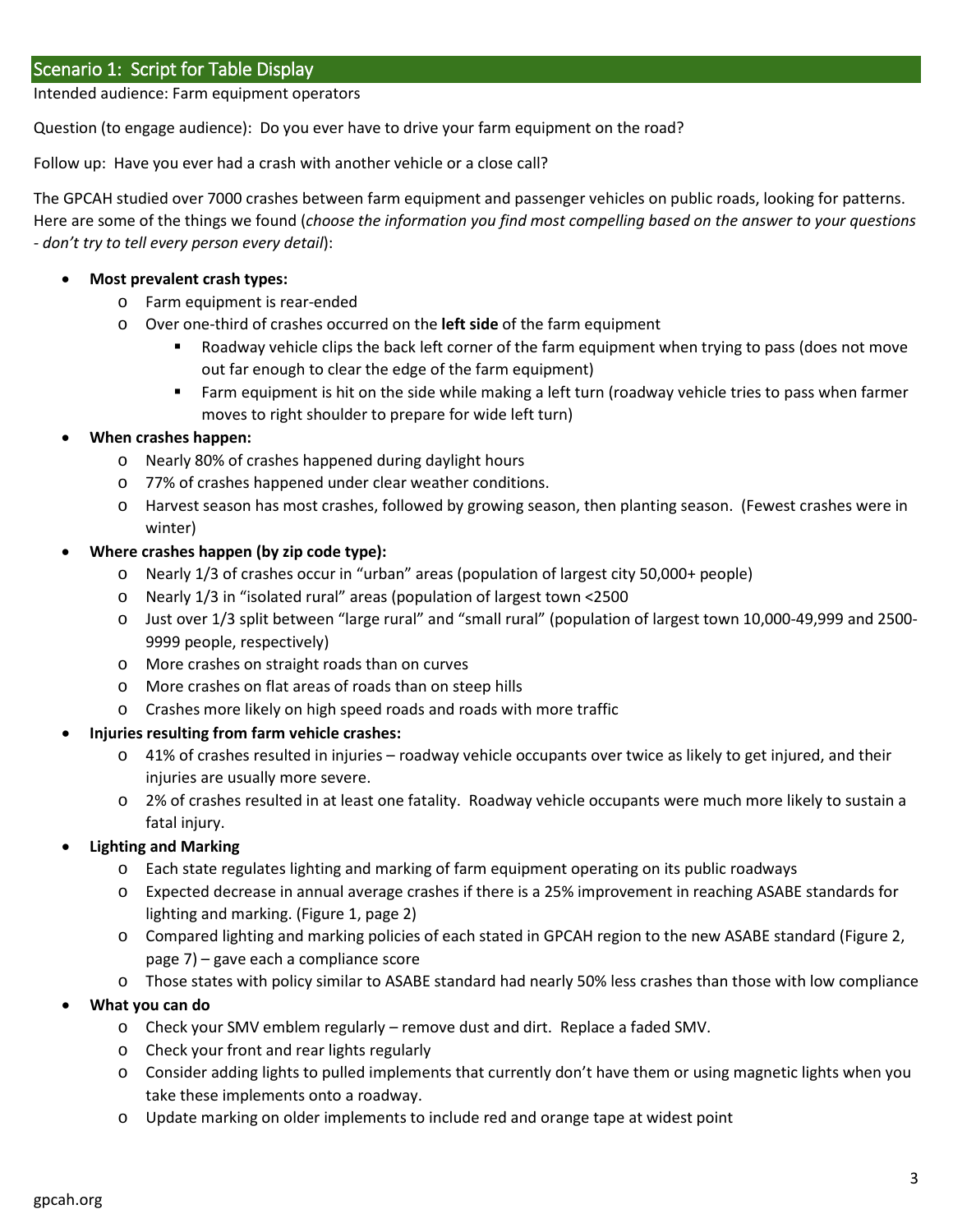

An example of a table display, using posters up on a three-way board during these presentations. This requires a three-panel display and posters, take-away cards, and illustrations of temporary lights that can be used for display. Note: This board is magnetic.

### <span id="page-4-0"></span>Scenario 2: Script for Position the Light on the Implement activity

Intended audience: farm youth and multi-generation family groups.

These activities can be printed as posters and played as a game or used as a worksheet in a classroom setting.

For use as a game:

- Print the grain cart poster at 24x36" and mount it on a solid surface
- Print the game pieces on cardstock and laminate if you want them to be reusable
	- o If the poster backing surface is magnetic, mount the pieces onto magnets
	- o If the poster backing surface is not magnetic, use repositionable glue dots on the back of the pieces
- Invite participants to place the lighting and marking where they think it should go (adults are often willing to help children with this task, but are not usually willing to do it on their own)
- When all of the pieces are placed, give the participant a handout with the diagram of the ASABE standard printed on it. Help them move the pieces as necessary, so they see it with the lighting and marking in the correct places.
- Encourage adults and teens to add checking the lighting and marking to their maintenance of all equipment
	- o SMV emblem is intact and not faded. Replace a faded SMV. Clean dirt and dust off the SMV regularly.
	- o Lights are working as intended (amber lights flash, red lights are solid)
	- o Red and orange reflective tape marks the widest point on the rear of the vehicle
	- o Yellow reflective tape marks the side of implements with solid sides (combine, grain cart, etc.)

For use as a worksheet:

- Print worksheets in color on 8.5x11" paper
- Discuss the reasons lighting and marking on farm implements that travel on roadways is important (use talking points from Scenario 1)
- Give each youth their own worksheet and ask them to use colored pencils, crayons, or markers to add the lighting and marking symbols to the implement in the drawing
- Show the correct placement of the lighting and marking
- Send a handout (with the ASABE lighting and marking standard) home with each youth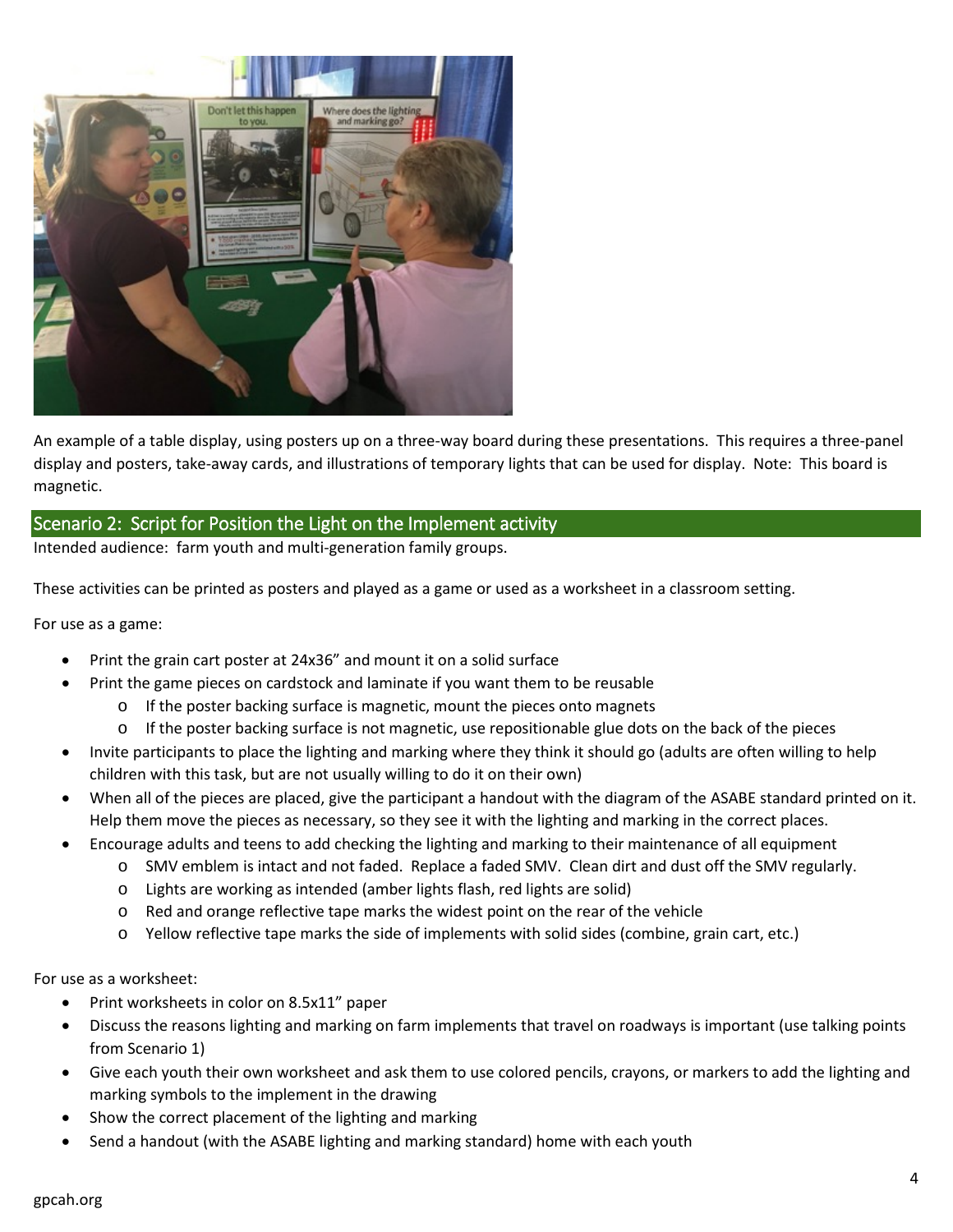# Activity: Where does the lighting and marking go?



Instructions: Add the lighting and marking to the back of the tractor using the symbols below. Use each symbol once.



Source: American Society of Agricultural and Biological Engineers (ASABE) Standards Program, (276.18) 2016.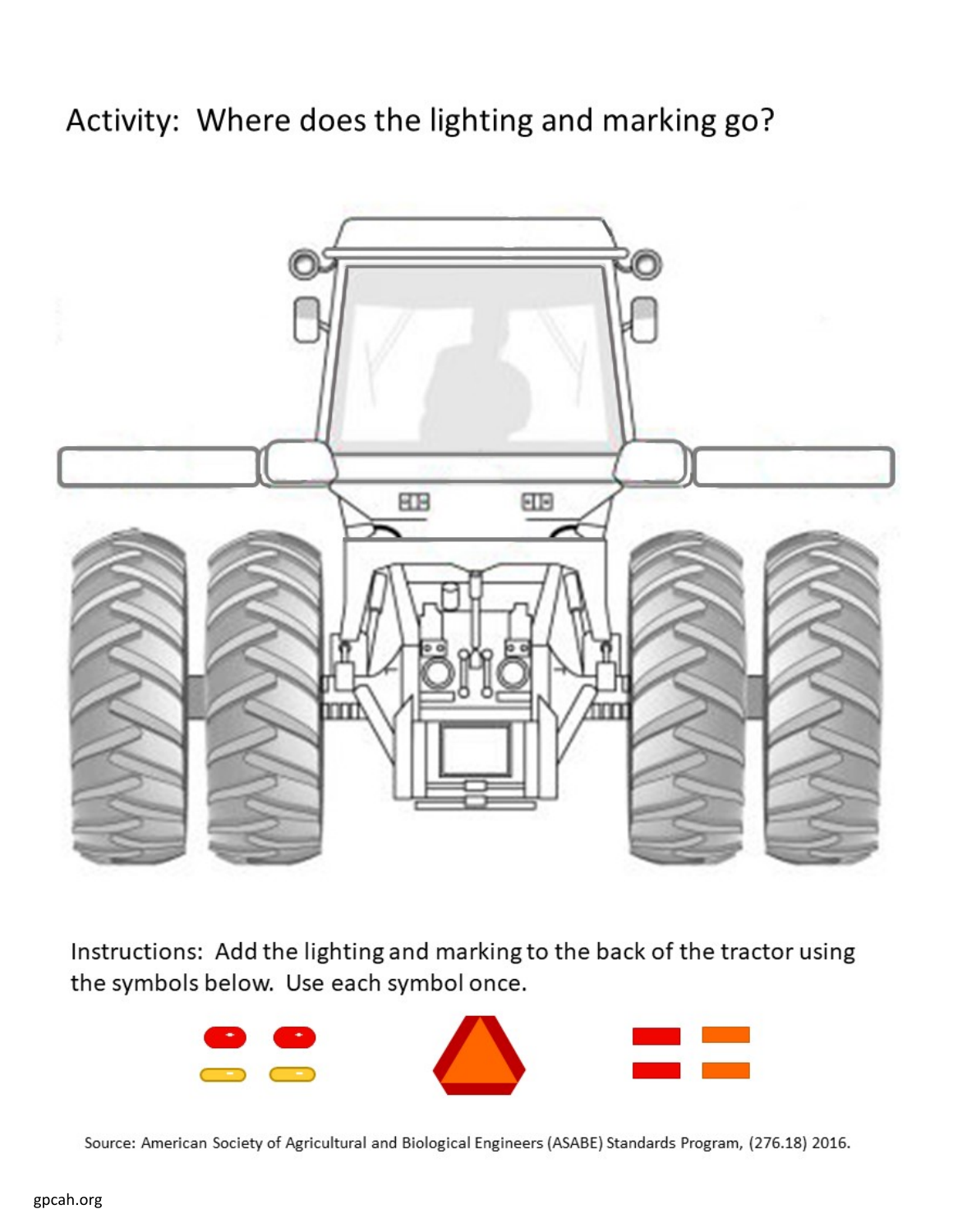Activity: Where does the lighting and marking go?



Instructions: Add the lighting and marking to the back and side of the grain cart using the symbols below. Use each symbol only once.



Source: American Society of Agricultural and Biological Engineers (ASABE) Standards Program, (276.8) 2016.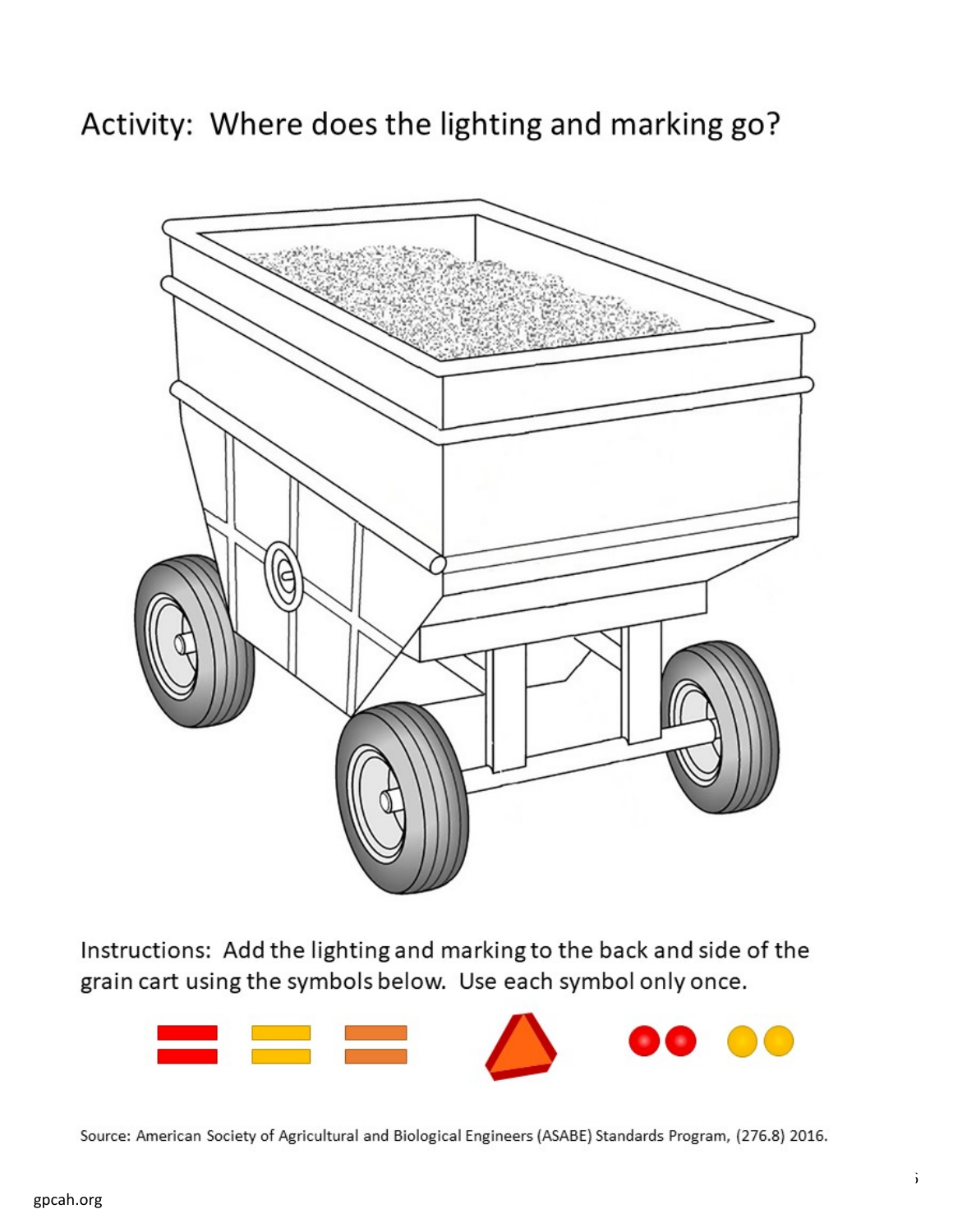## Kit Contents and Additional Materials Needed

# ASABE lighting and marking standard (2016)



Source: American Society of Agricultural and Biological Engineers (ASABE) Standards Program, (276.18) 2016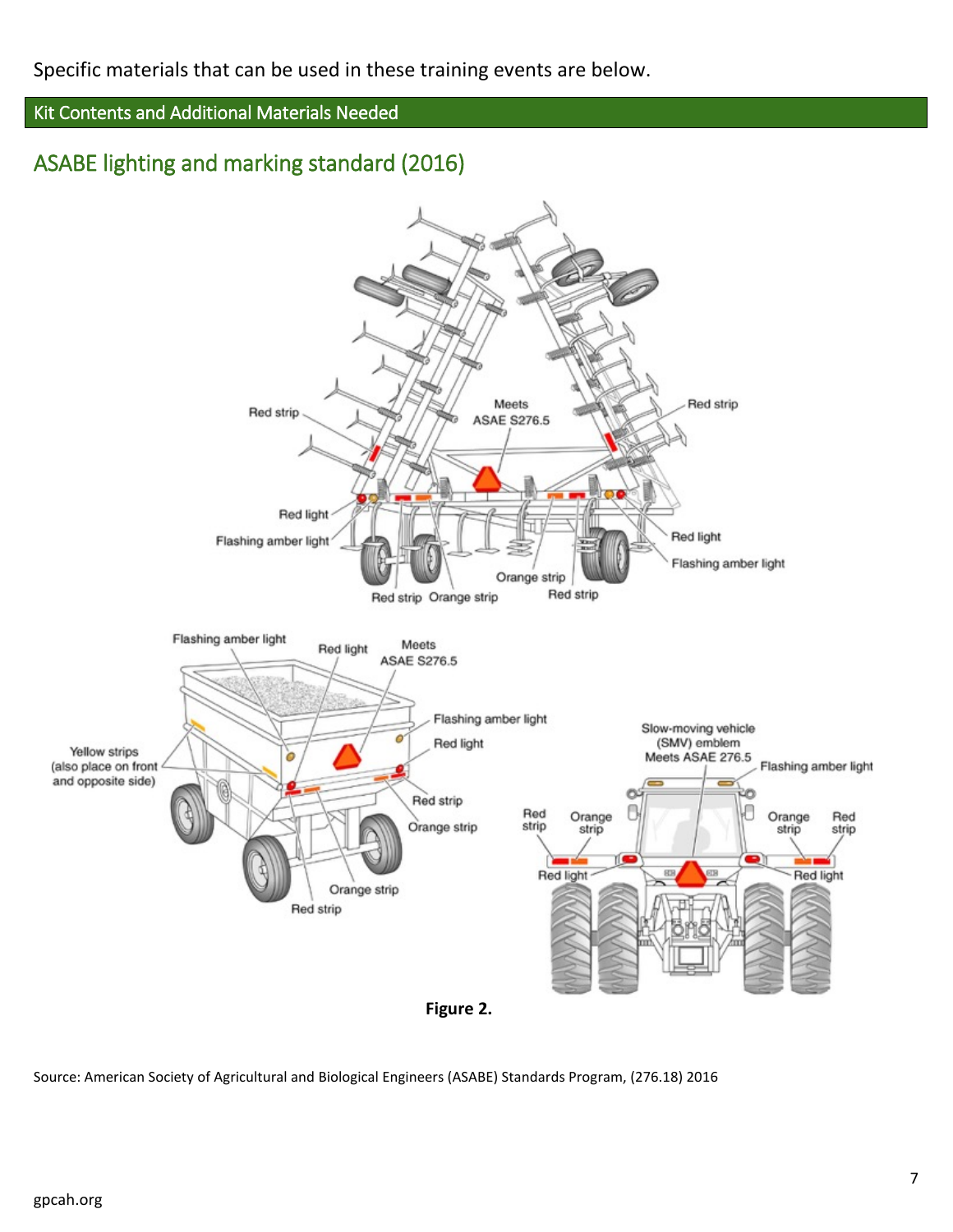# <span id="page-8-0"></span>Other resources to use in training / outreach events

#### Handout

Two-sided cards, 8.5x5.5" (available for download a[t https://bit.ly/3l29rgp\)](https://bit.ly/3l29rgp)



#### Posters:

Single-sided 11x17" posters (available for download at<https://bit.ly/3ieDHmm> and [https://bit.ly/3kRbcga\)](https://bit.ly/3kRbcga)

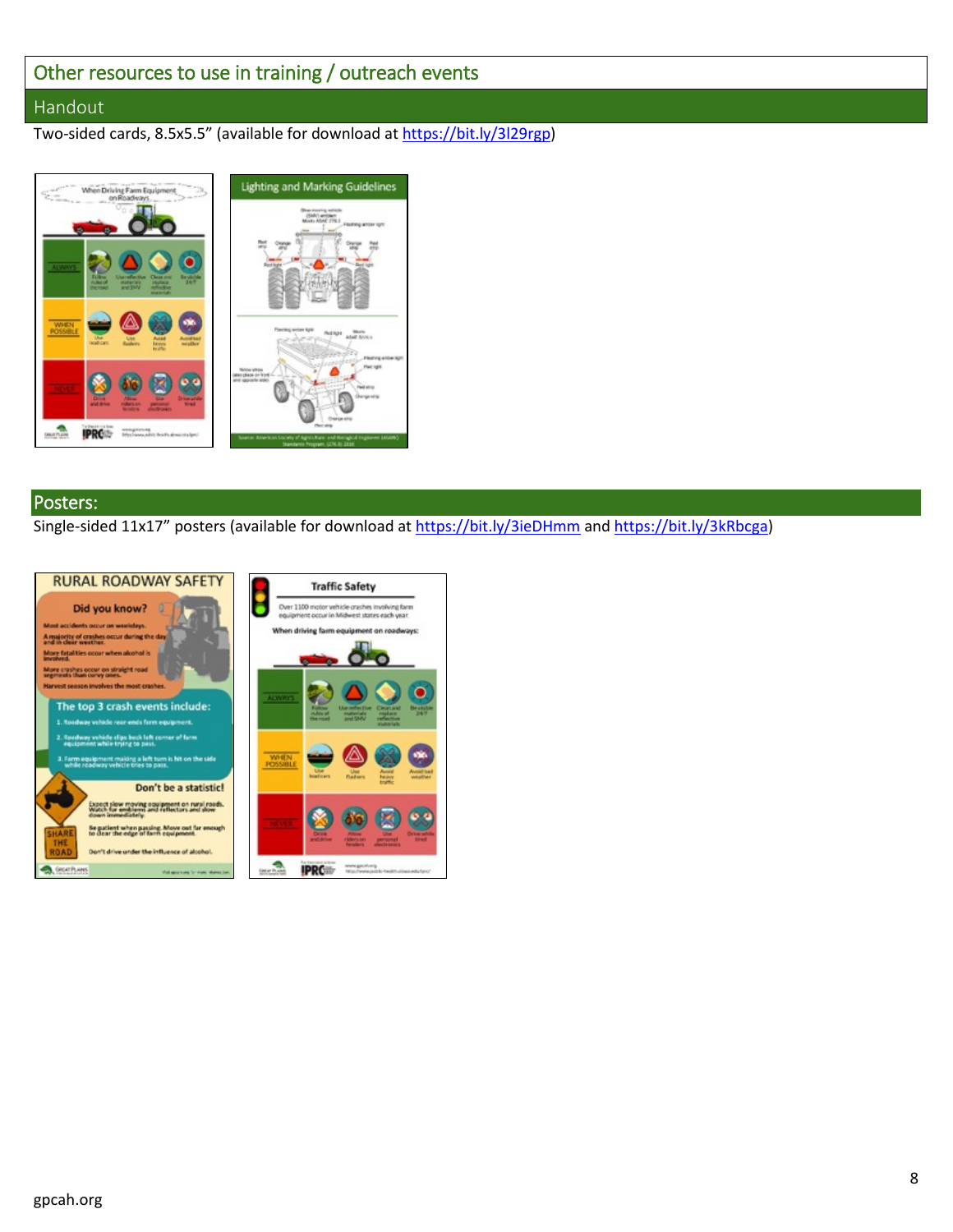## Display for "Where does the lighting and marking go?" (Scenario 2)

Three 24x36" single-sided panels (download files at [https://bit.ly/2ELD6La\)](https://bit.ly/2ELD6La)



#### Videos:



Agricultural Vehicle Lighting and Marking Requirements:<http://bit.ly/359nNDI>



Roadway Safety and Agricultural Vehicle Lighting and Marking[: http://bit.ly/2rZoi4Y](http://bit.ly/2rZoi4Y)



Farm Vehicle Safety - Interview with Dr Corinne Peek-Asa[: http://bit.ly/2OssBgM](http://bit.ly/2OssBgM)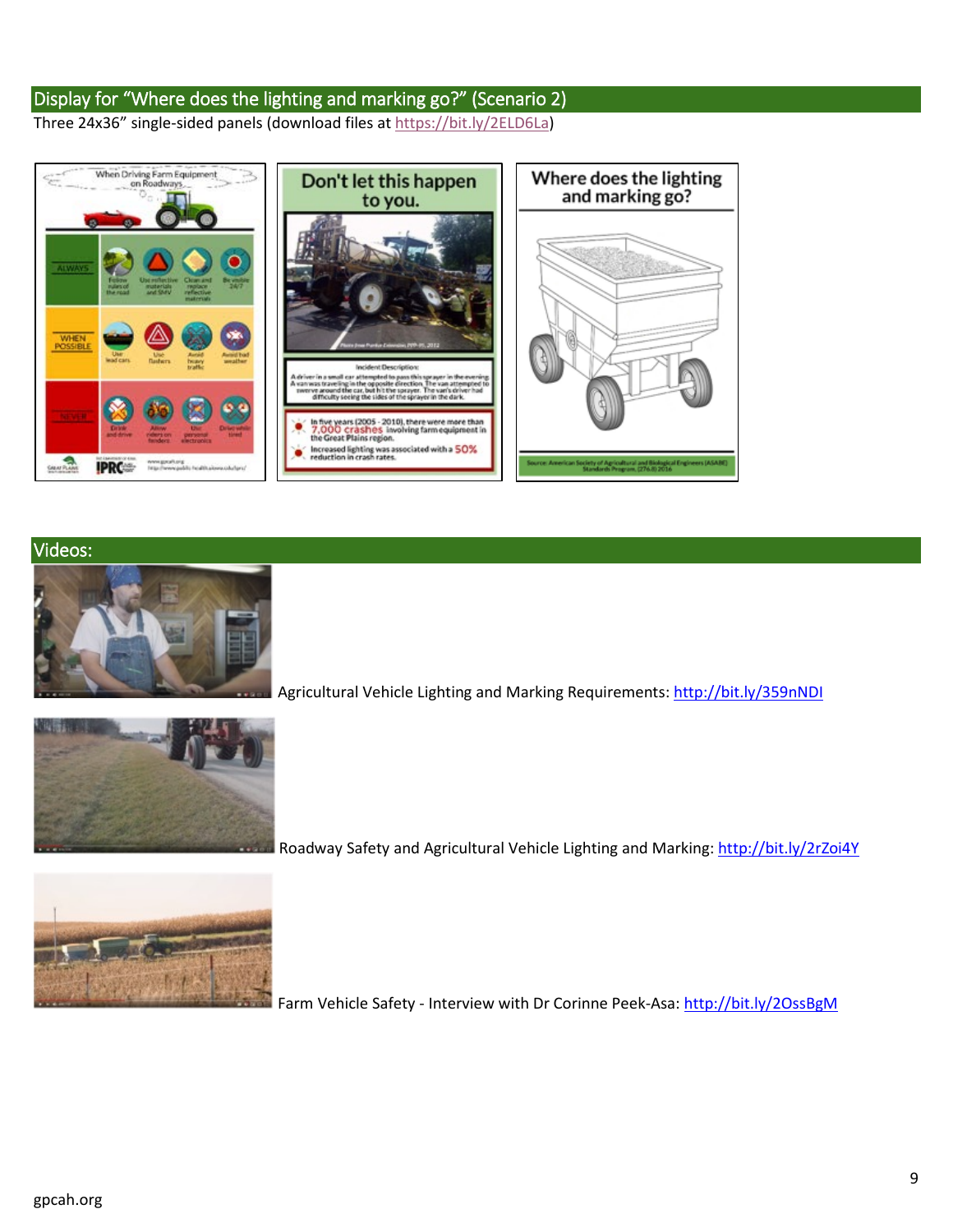### AEM Illustrative Guide to Agricultural Lighting and Marking Requirements



#### [Link](https://shop.aem.org/en/AEM%20Safety/aem-safety-products/lighting-and-marking-of-agricultural-equipment-on-highways-guide/?kui=BmKjciIJ3UYTCFYc6Neh2w#_ts=1513700088878)

# <span id="page-10-0"></span>Frequently Asked Questions

#### **Q: Do I have to update the lighting and marking on my equipment?**

A: No. Each state regulates the lighting and marking policies for its roadways. You are only *required* to ensure that your equipment meets the policy set by the state(s) you drive in. All new equipment will come with lighting and marking to meet the ASABE standard. However, if you have older equipment, you can *choose* to update the lighting and marking to reduce the risk of collisions when on public roadways. The slow moving vehicle (SMV) emblem is especially important – be sure it is clean and not faded. If it has faded, it is easy and inexpensive to replace – you can buy these online and at most farm stores. You can purchase retroreflective/conspicuity tape by the foot or in rolls.

#### **Q: If other drivers don't see my huge combine on the road, how is that little triangle going to help?**

A: Chances are the other drivers do see your combine on the road. However, almost any other vehicles that size on the road (e.g., emergency vehicles, utility vehicles, semi's) are driving the same speed as they are. The slow moving vehicle (SMV) emblem on the back of your farm implements is the **only** thing that warns other drivers that you are moving at a much slower speed than them. Be sure your SMV is clean and not faded. If it has faded, it is easy and inexpensive to replace – you can buy these online and at most farm stores. The addition of lights will also help catch drivers' attention.

#### **Q: My grain cart isn't wired for lighting on the back. It's too expensive to have the wiring retrofitted – what do I do?**

A: Low cost magnetic lights can be purchased to use on the back of equipment that isn't wired for lights (see images below). They are available in red and amber and have both steady and flashing modes. You can purchase these online (search for "magnetic emergency light") and at most farm stores for  $\sim$ \$10-15. It is best to choose lights that have a waterproof battery compartment. You can move these from one implement to another as needed.



#### **Q: Do I have to have a slow moving vehicle (SMV) emblem on every piece of pulled equipment?**

A: If the pulled implement blocks visibility of the SMV on your farm vehicle, you need to have an SMV on the back of that piece of equipment.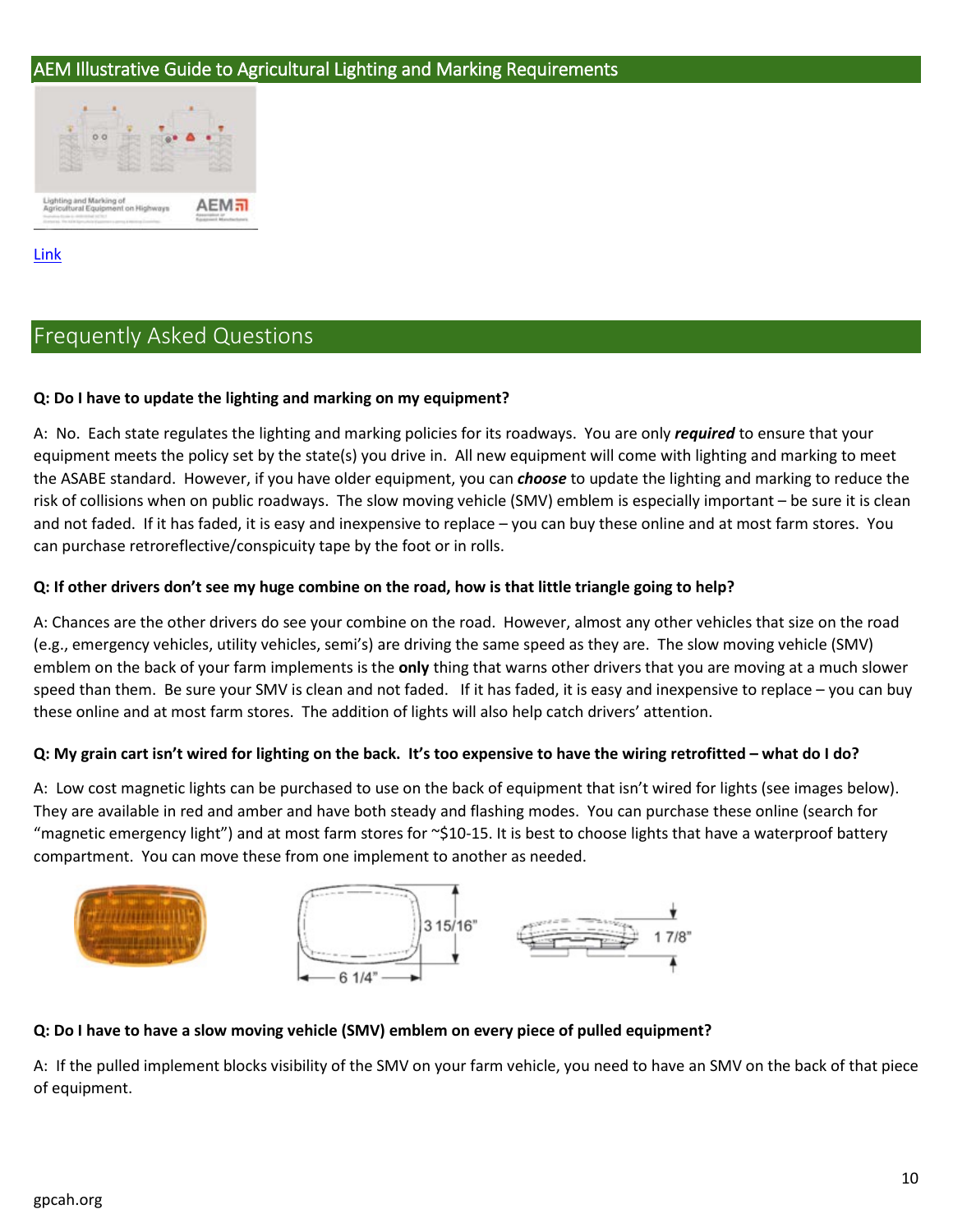#### Research Publications with More Details:

- Ranapurwala SI, Mello ER, Ramirez MR. **A GIS-based matched case-control study of road [characteristics](https://www.ncbi.nlm.nih.gov/pubmed/27468005) in farm vehicle [crashes](https://www.ncbi.nlm.nih.gov/pubmed/27468005)**. *Epidemiology.*
- Ramirez M, Bedford R, Wu H, Harland K, Cavanaugh JE, Peek-Asa C. **[Lighting](http://oem.bmj.com/content/73/9/621) and marking policies are associated with reduced farm [equipment-related](http://oem.bmj.com/content/73/9/621) crash rates: a policy analysis of nine Midwestern US [states](http://oem.bmj.com/content/73/9/621)**. *Occupational and Environmental Medicine.*
- Toussaint M, Smith K, Peek-Asa C, Ramirez MR. **Characteristics of farm [equipment-related](https://www.ncbi.nlm.nih.gov/pubmed/26633235) crashes associated with injury in children and [adolescents](https://www.ncbi.nlm.nih.gov/pubmed/26633235) on farm equipment**. *Journal of Rural Health.*
- Harland KK, Greenan, M, Ramirez M. **Not just a rural [occurrence:](http://www.ncbi.nlm.nih.gov/pubmed/24686161) Differences in agricultural equipment crash [characteristics](http://www.ncbi.nlm.nih.gov/pubmed/24686161) by rural–urban crash site and proximity to town**. *Accident Analysis & Prevention.*

<span id="page-11-0"></span>Presentation Checklist and Order Form

### **MAKE YOUR OWN KIT**

- **Handout: When driving farm equipment on roadways [LINK](https://gpcah.public-health.uiowa.edu/wp-content/uploads/2017/05/Farm-Vehicle-Roadway-Safety-handout-5x7.pdf)**
- **Handout: Lighting and marking guidelines [LINK](https://gpcah.public-health.uiowa.edu/wp-content/uploads/2017/05/Farm-Vehicle-Roadway-Safety-handout-5x7.pdf)**
- **Poster: Rural roadway safety [LINK](https://bit.ly/3ieDHmm)**
- **Poster: Traffic safety [LINK](https://gpcah.public-health.uiowa.edu/wp-content/uploads/2017/03/Roadway_Safety.jpg)**
- **Where does the lighting go activity LINK [\(game board\)](https://gpcah.public-health.uiowa.edu/wp-content/uploads/2017/05/Where-does-lighting-and-marking-go-board.png) [LINK \(pieces\)](https://gpcah.public-health.uiowa.edu/wp-content/uploads/2017/05/Lighting-and-marking-pieces-1.pptx)**